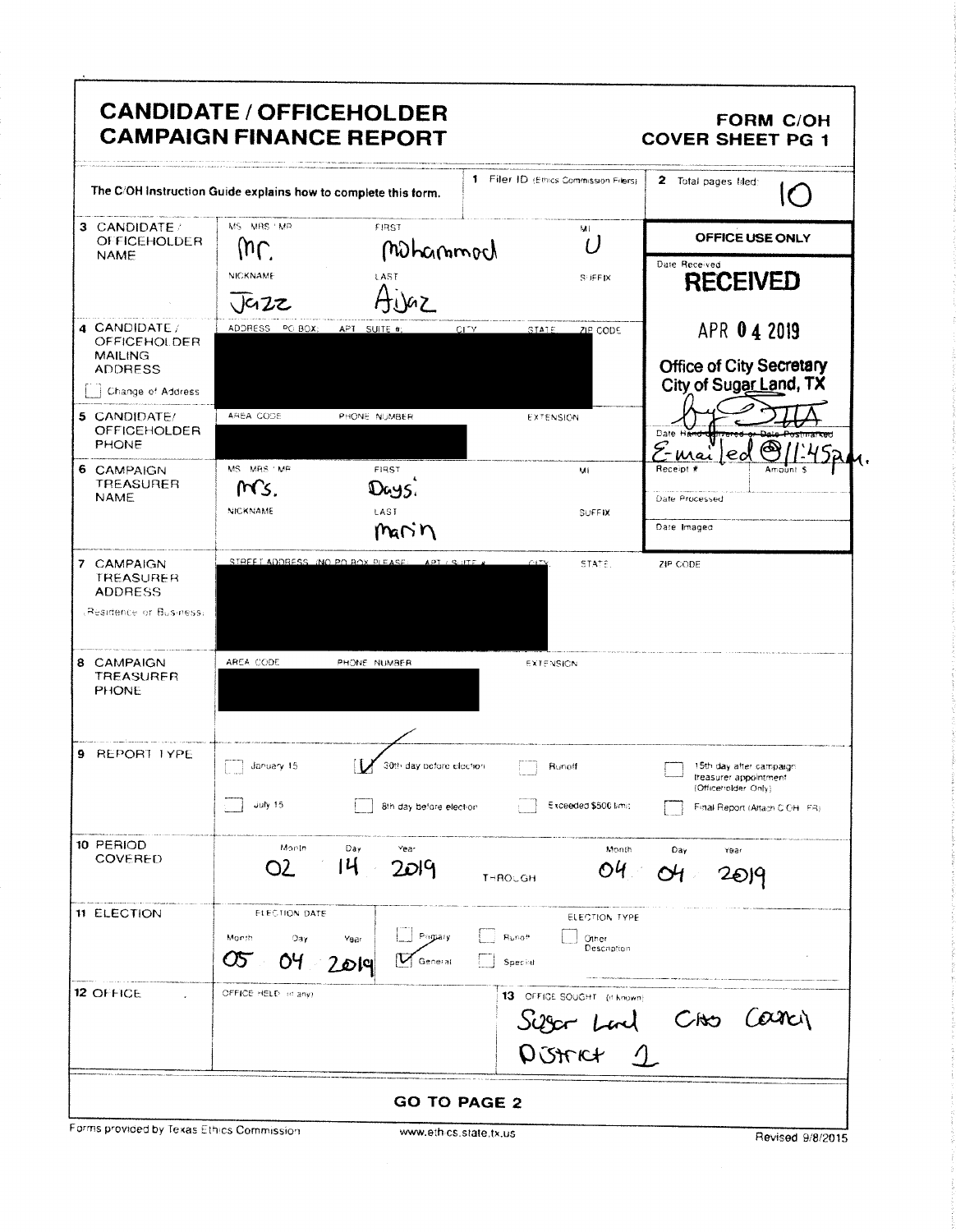| 14 C/OH NAME<br><b>16 NOTICE FROM</b><br><b>POLITICAL</b><br>COMMITTEE(S) | Mohammon                                                                                                   | Jozz                                                              | J1 IGZ                                                                                                                                                                                                                                                                                                                                                                  | 15 Filer ID (Ethics Commission Filers) |
|---------------------------------------------------------------------------|------------------------------------------------------------------------------------------------------------|-------------------------------------------------------------------|-------------------------------------------------------------------------------------------------------------------------------------------------------------------------------------------------------------------------------------------------------------------------------------------------------------------------------------------------------------------------|----------------------------------------|
|                                                                           |                                                                                                            |                                                                   |                                                                                                                                                                                                                                                                                                                                                                         |                                        |
|                                                                           | OF SUCH EXPENDITURES.                                                                                      |                                                                   | THIS BOX IS FOR NOTICE OF POLITICAL CONTRIBUTIONS ACCEPTED OR POLITICAL EXPENDITURES MADE BY POLITICAL COMMITTEES TO<br>SUPPORT THE CANDIDATE   OFFICEHOLDER. THESE EXPENDITURES MAY HAVE BEEN MADE WITHOUT THE CANDIDATE'S OR OFFICEHOLDER'S<br>KNOWLEDGE OR CONSENT. CANDIDATES AND OFFICEHOLDERS ARE REQUIRED TO REPORT THIS INFORMATION ONLY IF THEY RECEIVE NOTICE |                                        |
|                                                                           | COMMITTEE TYPE                                                                                             | <b>COMMITTEE NAME</b>                                             |                                                                                                                                                                                                                                                                                                                                                                         |                                        |
|                                                                           | GENERAL                                                                                                    |                                                                   |                                                                                                                                                                                                                                                                                                                                                                         |                                        |
|                                                                           | <b>SPECIFIC</b>                                                                                            | <b>COMMITTEE ADDRESS</b>                                          |                                                                                                                                                                                                                                                                                                                                                                         |                                        |
|                                                                           |                                                                                                            | COMMITTEE CAMPAIGN TREASURER NAME                                 |                                                                                                                                                                                                                                                                                                                                                                         |                                        |
| <b>Add-tional Pages</b>                                                   |                                                                                                            |                                                                   |                                                                                                                                                                                                                                                                                                                                                                         |                                        |
|                                                                           |                                                                                                            | COMMITTEE CAMPAIGN TREASURER ADDRESS                              |                                                                                                                                                                                                                                                                                                                                                                         |                                        |
| <b>17 CONTRIBUTION</b><br><b>TOTALS</b>                                   | $\mathbf{1}$ .                                                                                             |                                                                   | TOTAL POLITICAL CONTRIBUTIONS OF \$50 OR LESS (OTHER THAN<br>PLEDGES, LOANS, OR GUARANTEES OF LOANS), UNLESS ITEMIZED                                                                                                                                                                                                                                                   |                                        |
|                                                                           | 2.                                                                                                         | TOTAL POLITICAL CONTRIBUTIONS                                     | (OTHER THAN PLEDGES. LOANS, OR GUARANTEES OF LOANS)                                                                                                                                                                                                                                                                                                                     | 3410<br>\$                             |
| <b>EXPENDITURE</b><br><b>TOTALS</b>                                       | З.                                                                                                         | TOTAL POLITICAL EXPENDITURES OF \$100 OR LESS.<br>UNLESS ITEMIZED |                                                                                                                                                                                                                                                                                                                                                                         | 986,31<br>\$                           |
| TOTAL POLITICAL EXPENDITURES<br>4.<br>\$                                  |                                                                                                            |                                                                   | 986.31                                                                                                                                                                                                                                                                                                                                                                  |                                        |
| <b>CONTRIBUTION</b><br><b>BALANCE</b>                                     | 5.<br>TOTAL POLITICAL CONTRIBUTIONS MAINTAINED AS OF THE LAST DAY.<br>2423.69<br>\$<br>OF REPORTING PERIOD |                                                                   |                                                                                                                                                                                                                                                                                                                                                                         |                                        |
| <b>OUTSTANDING</b><br><b>LOAN TOTALS</b>                                  | 6.                                                                                                         | LAST DAY OF THE REPORTING PERIOD                                  | TOTAL PRINCIPAL AMOUNT OF ALL OUTSTANDING LOANS AS OF THE                                                                                                                                                                                                                                                                                                               | \$                                     |
| <b>18 AFFIDAVIT</b>                                                       |                                                                                                            |                                                                   |                                                                                                                                                                                                                                                                                                                                                                         |                                        |
|                                                                           | EAMEKA OLIVER<br>Public, State of Texas                                                                    |                                                                   | I swear, or affirm, under penalty of perjury, that the accompanying report is<br>true and correct and includes all information required to be reported by me<br>under Title 15, Election Code                                                                                                                                                                           |                                        |
|                                                                           | Expires (h-03-2023<br>HD 131115595<br><b>SCIEIV</b>                                                        |                                                                   | Valsam                                                                                                                                                                                                                                                                                                                                                                  |                                        |
| AFFIX NOTARY STAMP : SEAL ABOVE                                           |                                                                                                            |                                                                   |                                                                                                                                                                                                                                                                                                                                                                         | Signature of Candidate or Officeholder |
| Sworn to and subscribed before me. by the said WIDW mm4d                  |                                                                                                            |                                                                   |                                                                                                                                                                                                                                                                                                                                                                         | this the                               |
| day of $H^{0}$                                                            |                                                                                                            |                                                                   | $\sim$ 20 $\sqrt{9}$ , to certify which, witness my hand and seal of office.                                                                                                                                                                                                                                                                                            |                                        |
| Signature of officer administering cath                                   |                                                                                                            | ancia Obje                                                        |                                                                                                                                                                                                                                                                                                                                                                         | Notary Public Stat of                  |
| Forms provided by Texas Ethics Commission                                 |                                                                                                            |                                                                   | Printed name of officer administering oath                                                                                                                                                                                                                                                                                                                              | Title of officer administering oath    |

 $\mathbf{f}$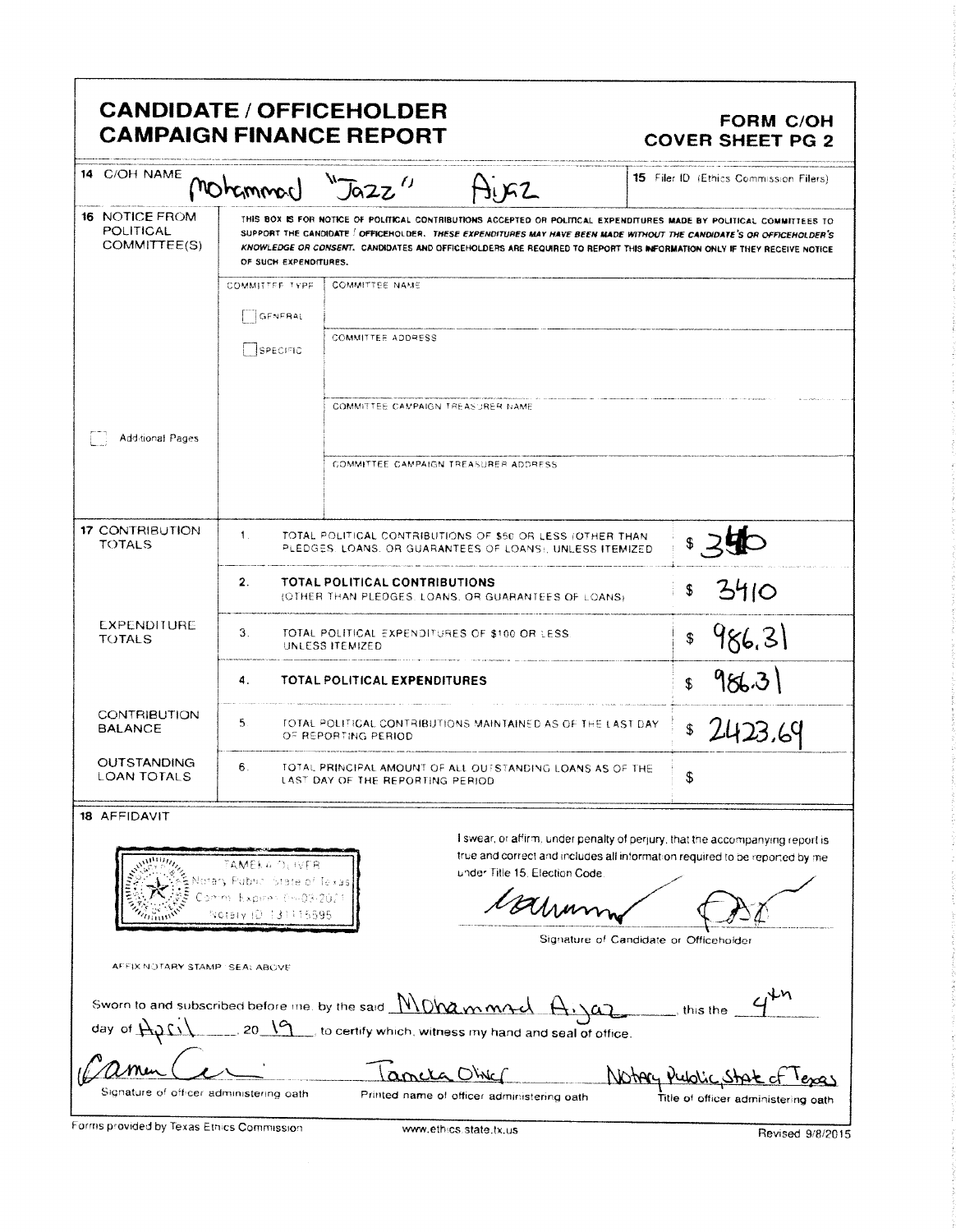| <b>SUBTOTALS - C/OH</b>                                                                                  | <b>FORM C/OH</b><br><b>COVER SHEET PG 3</b> |
|----------------------------------------------------------------------------------------------------------|---------------------------------------------|
| 19 FILER NAME<br>20 Filer ID (Ethics Commission Filers)<br>Mohammond "Jazz" Aijaz                        |                                             |
| 21 SCHEDULE SUBTOTALS<br>NAME OF SCHEDULE                                                                | <b>SUBTOTAL</b><br><b>AMOUNT</b>            |
| 1.<br>SCHEDULE A1 MONETARY POLITICAL CONTRIBUTIONS                                                       | 3410<br>$\mathbb{S}$                        |
| 2.<br>SCHEDULE A2 NON-MONETARY (IN-KIND) POLITICAL CONTRIBUTIONS                                         | \$                                          |
| 3<br>SCHEDULE B: PLEDGED CONTRIBUTIONS                                                                   | \$                                          |
| 4.<br>SCHEDULE E: LOANS                                                                                  | \$                                          |
| 5<br>$\overline{\nu}$<br>SCHEDULE F1: POLITICAL EXPENDITURES MADE FROM POLITICAL CONTRIBUTIONS           | 98631<br>\$                                 |
| 6.<br>SCHEDULE F2: UNPAID INCURRED OBLIGATIONS                                                           | \$                                          |
| 7<br>SCHEDULE F3: PURCHASE OF INVESTMENTS MADE FROM POLITICAL CONTRIBUTIONS.                             | £                                           |
| 8.<br>SCHEDULE F4: EXPENDITURES MADE BY CREDIT CARD                                                      | \$                                          |
| 9.<br>SCHEDULE G POLITICAL EXPENDITURES MADE FROM PERSONAL FUNDS                                         | \$                                          |
| 10.<br>SCHEDULE H: PAYMENT MADE FROM POLITICAL CONTRIBUTIONS TO A BUSINESS OF C/OH                       | S                                           |
| -11<br>SCHEDULET NON-POLITICAL EXPENDITURES MADE FROM POLITICAL CONTRIBUTIONS                            | S                                           |
| SCHEDULE K: INTEREST, CREDITS, GAINS, REFUNDS AND CONTRIBUTIONS<br>12 <sub>12</sub><br>RETURNED TO FILER | \$                                          |
|                                                                                                          |                                             |
| $\sim 100$ km s $^{-1}$                                                                                  |                                             |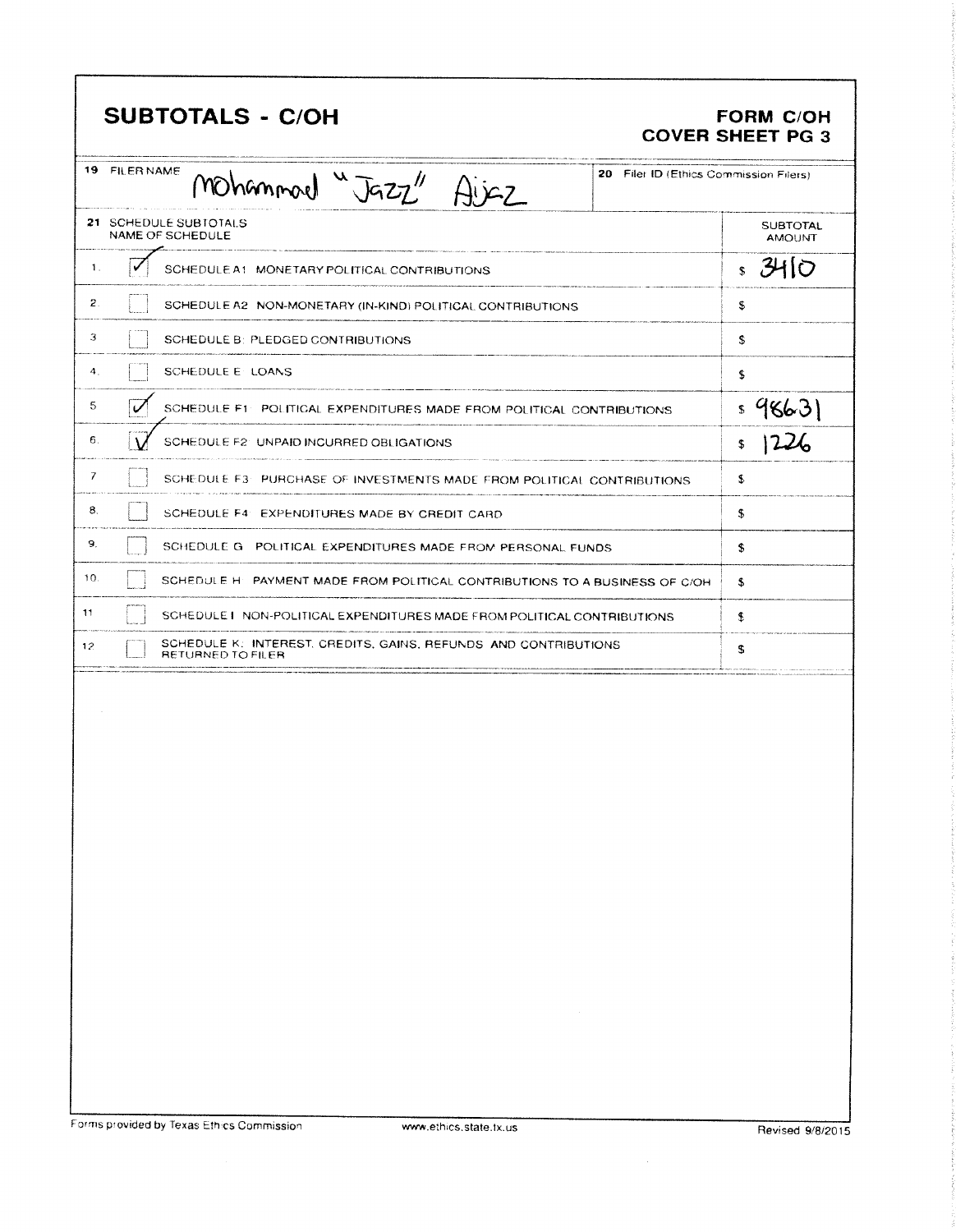|                         | The Instruction Guide explains how to complete this form.                                                        |                                                                         | 1 Total pages Schedule At<br>З          |
|-------------------------|------------------------------------------------------------------------------------------------------------------|-------------------------------------------------------------------------|-----------------------------------------|
| 2 FILER NAME            | Mohammach "Tezz"<br>AIKE                                                                                         |                                                                         | 3 Filer ID (Ethics Commission Filers)   |
| 4 Date<br>04/01/<br>209 | 5 Full name of contributor<br>Out-of-state PAC -ID#<br>Janet Dawson<br>6 Contributor address.<br>City:<br>State: | Zip Code                                                                | 7 Amount of contribution (\$)<br>850,00 |
|                         | 8 Principal occupation / Job title (See Instructions)<br>9<br>Periced                                            | Employer (See Instructions)<br>$Se \mathbb{P}$                          |                                         |
| Date<br>03/31/<br>2019  | Full name of contributor<br>Shqniic<br>khan<br>Contributor address:<br>City:<br>State                            | Zip Code                                                                | Amount of contribution (\$)<br>5500,00  |
| lauyer                  | Principal occupation / Job title (See Instructions)                                                              | Employer (See Instructions)<br>Talab.<br>$\mathcal{L}_{\mathcal{L}}$    | ASSOCIONES.                             |
| Date<br>03/24/<br>2014  | Full name of contributor.<br>Hussain Hussain<br>Contributor address;<br>City;<br>State.                          | $Z \phi$ Code                                                           | Amount of contribution (\$)<br>000000   |
|                         | Principal occupation Job title (See Instructions)<br>In resided<br><b>BUSHESS</b>                                | Employer (See Instructions)<br>serf                                     |                                         |
| Date<br>B/M/<br>2019    | Full name of contributor<br>Hateez Basca<br>Contributor address<br>City                                          | $\Box$ out-of-state PAC (IO# $\Box$ ) $\Box$ $\Box$ )<br>State 7in Code | Amount of contribution (\$)<br>00.OO    |
| Small                   | Principal occupation Job title (See Instructions)<br>Business<br>Gener                                           | Employer (See Instructions)<br>Seif                                     |                                         |

ŗ

 $\Delta \sim 10^5$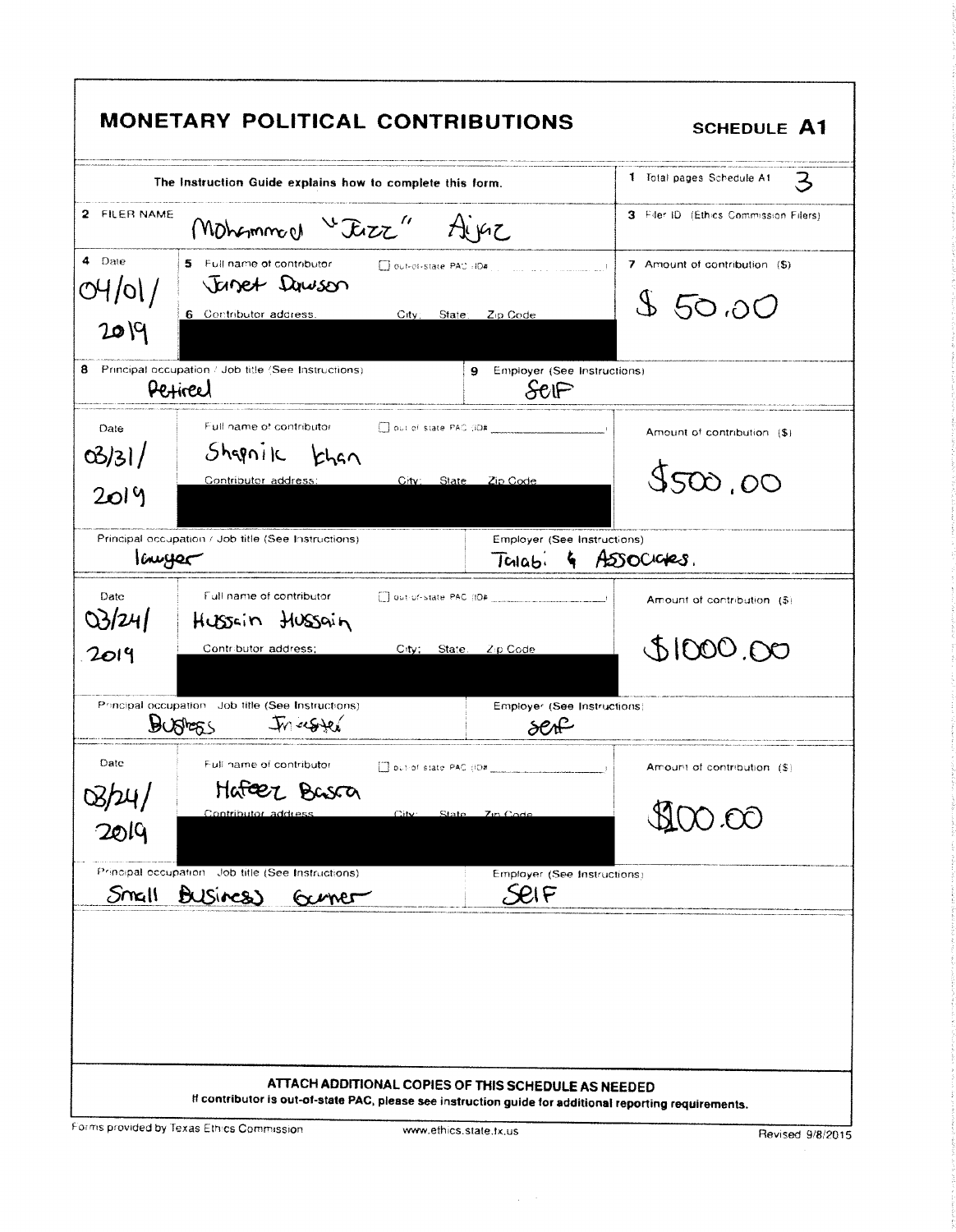| Mohammad "JEZZ" Ayaz<br>5 Full name of contributor<br>7 Amount of contribution (\$)<br>Zaki moin<br>$500 \cdot 00$<br>6 Contributor address;<br>City.<br>State:<br>Zip Code<br>Principal occupation / Job title (See Instructions)<br>Employer (See Instructions)<br>9<br>Self<br>Psychiatist<br>Full name of contributor<br>Date<br>Amount of contribution (\$)<br>mohemmeeka 1:<br>Nasem<br>DUSUM<br>\$60.00<br>Contributor address:<br>City:<br><b>State</b><br>Zip Code<br>Principal occupation / Job title (See Instructions)<br>Employer (See Instructions)<br>Burness<br>Ounco<br>Date<br>Full name of contributor<br>$\Box$ out of state PAC (ID#) $\Box$ $\Box$<br>Amount of contribution (\$)<br>Syee<br>Seema<br>$\infty$ , $\infty$<br>Contributor address;<br>$C_{\rm{tIV}}$<br>State:<br>Zip Code<br>Principal occupation / Job title (See Instructions)<br>Employer (See Instructions)<br>Center<br><i><b>Neclicul</b></i><br>administrative<br>12 S<br>Glice<br>Date<br>Full name of contributor<br>Amount of contribution (\$)<br>Susal U. Aloan<br>00, 008<br>Contributor address;<br>City:<br>State: Zip Code | The Instruction Guide explains how to complete this form. | 1 Total pages Schedule A1:<br>$\mathbf{z}$ |
|----------------------------------------------------------------------------------------------------------------------------------------------------------------------------------------------------------------------------------------------------------------------------------------------------------------------------------------------------------------------------------------------------------------------------------------------------------------------------------------------------------------------------------------------------------------------------------------------------------------------------------------------------------------------------------------------------------------------------------------------------------------------------------------------------------------------------------------------------------------------------------------------------------------------------------------------------------------------------------------------------------------------------------------------------------------------------------------------------------------------------------|-----------------------------------------------------------|--------------------------------------------|
| 2019                                                                                                                                                                                                                                                                                                                                                                                                                                                                                                                                                                                                                                                                                                                                                                                                                                                                                                                                                                                                                                                                                                                             | 2 FILER NAME                                              | 3 Filer ID (Ethics Commission Filers)      |
| O2/23/<br>2514<br>8<br>0424/                                                                                                                                                                                                                                                                                                                                                                                                                                                                                                                                                                                                                                                                                                                                                                                                                                                                                                                                                                                                                                                                                                     | 4 Date                                                    |                                            |
|                                                                                                                                                                                                                                                                                                                                                                                                                                                                                                                                                                                                                                                                                                                                                                                                                                                                                                                                                                                                                                                                                                                                  |                                                           |                                            |
|                                                                                                                                                                                                                                                                                                                                                                                                                                                                                                                                                                                                                                                                                                                                                                                                                                                                                                                                                                                                                                                                                                                                  |                                                           |                                            |
|                                                                                                                                                                                                                                                                                                                                                                                                                                                                                                                                                                                                                                                                                                                                                                                                                                                                                                                                                                                                                                                                                                                                  |                                                           |                                            |
|                                                                                                                                                                                                                                                                                                                                                                                                                                                                                                                                                                                                                                                                                                                                                                                                                                                                                                                                                                                                                                                                                                                                  |                                                           |                                            |
| $03/24/$<br>2019                                                                                                                                                                                                                                                                                                                                                                                                                                                                                                                                                                                                                                                                                                                                                                                                                                                                                                                                                                                                                                                                                                                 | 03/24<br>2019                                             |                                            |
|                                                                                                                                                                                                                                                                                                                                                                                                                                                                                                                                                                                                                                                                                                                                                                                                                                                                                                                                                                                                                                                                                                                                  |                                                           |                                            |
|                                                                                                                                                                                                                                                                                                                                                                                                                                                                                                                                                                                                                                                                                                                                                                                                                                                                                                                                                                                                                                                                                                                                  |                                                           |                                            |
| Principal occupation / Job title (See Instructions)<br>Employer (See Instructions)<br>$S_{\mathcal{C}} \mathfrak{l}$<br>Pericer                                                                                                                                                                                                                                                                                                                                                                                                                                                                                                                                                                                                                                                                                                                                                                                                                                                                                                                                                                                                  |                                                           |                                            |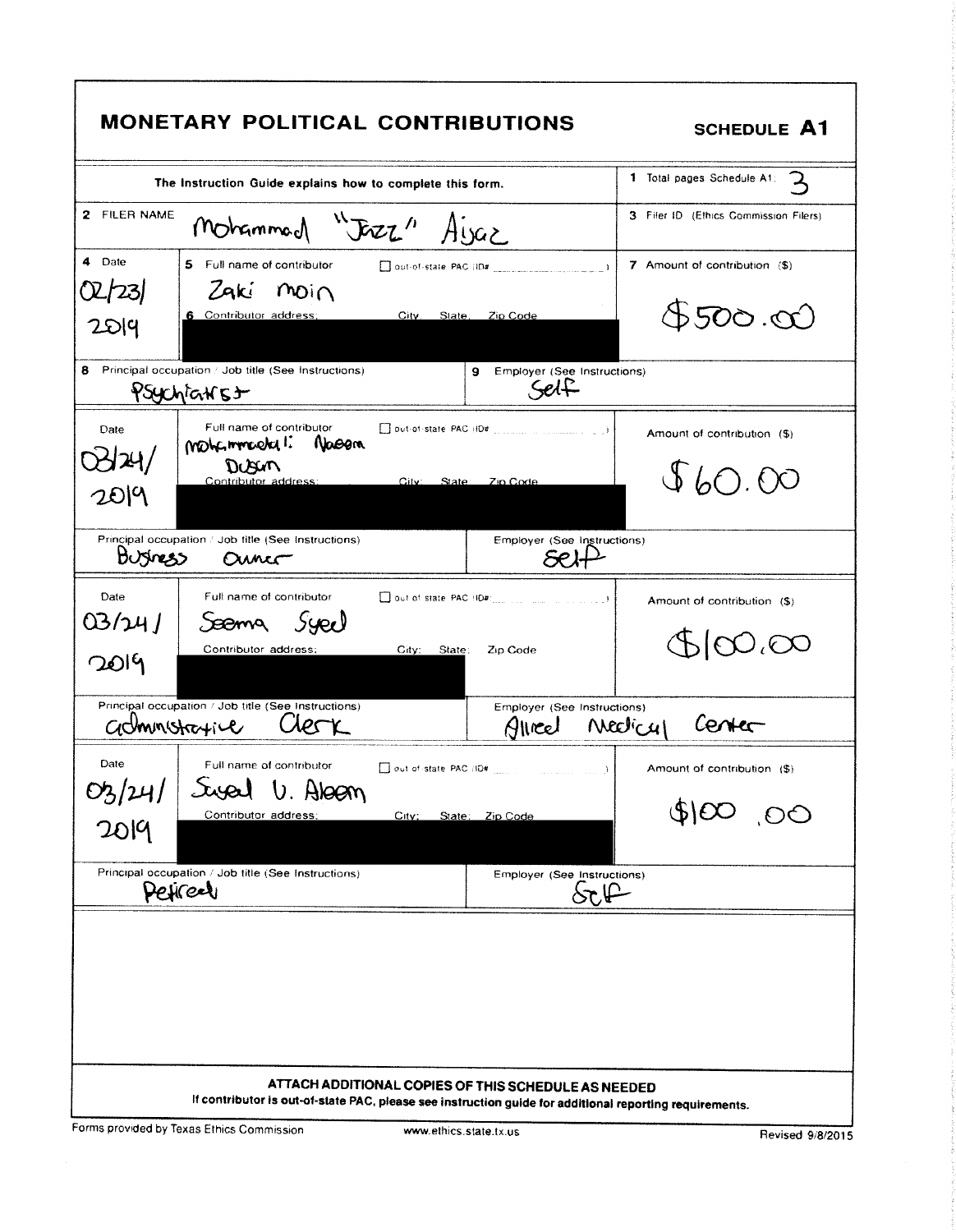|                                                                                                        |                                                                       | MONETARY POLITICAL CONTRIBUTIONS                                                                                                                               | <b>SCHEDULE A1</b>                             |  |
|--------------------------------------------------------------------------------------------------------|-----------------------------------------------------------------------|----------------------------------------------------------------------------------------------------------------------------------------------------------------|------------------------------------------------|--|
|                                                                                                        | The Instruction Guide explains how to complete this form.             |                                                                                                                                                                | 1 Total pages Schedule A1.<br>$\mathbf{z}$     |  |
| 2<br>FILER NAME                                                                                        | MOhammed<br>Free''                                                    | H)GZ                                                                                                                                                           | 3 Filer ID (Ethics Commission Filers)          |  |
| 4 Date<br>63/24/<br>20   0                                                                             | 5 Full name of contributor<br>Ghani<br>Kaen<br>6 Contributor address; | City:<br>Zip Code<br>State;                                                                                                                                    | 7 Amount of contribution (\$)<br>\$300.00      |  |
| 8<br>Bxi/22                                                                                            | Principal occupation / Job title (See Instructions)<br>Ouno           | Employer_(See Instructions)<br>9<br>50E                                                                                                                        |                                                |  |
| Date                                                                                                   | Full name of contributor<br>Hrider Af241                              |                                                                                                                                                                | Amount of contribution (\$)                    |  |
| 3124/<br>2019                                                                                          | Contributor address                                                   | $_{\rm C.0}$<br>$\frac{State}{}$<br>Zip Code                                                                                                                   |                                                |  |
| Principal occupation J Job title (See Instructions)<br>Employer (See Instructions)<br>$S$ ef<br>Mysken |                                                                       |                                                                                                                                                                |                                                |  |
| Date<br>03/24/                                                                                         | Full name of contributor<br>Solendan                                  | $\rightarrow$                                                                                                                                                  | Amount of contribution (\$)<br>3100            |  |
| 2019                                                                                                   | Contributor address:                                                  |                                                                                                                                                                |                                                |  |
| kupper                                                                                                 | Principal occupation / Job title (See Instructions)                   | Employer (See Instructions)<br>Self                                                                                                                            |                                                |  |
| Date<br>02/15/                                                                                         | Full name of contributor<br>Nooma T. Ajez<br>Contributor address:     | Dout-of-state PAC (ID#<br>الأستاذ المتابين<br>City:<br>State<br>Zin Code                                                                                       | Amount of contribution (\$)<br>$(\mathcal{X})$ |  |
|                                                                                                        |                                                                       |                                                                                                                                                                |                                                |  |
|                                                                                                        | Principal occupation / Job title (See Instructions)<br>Songrapher     | Employer (See Instructions)<br>Heath<br>$\tau$                                                                                                                 | System                                         |  |
|                                                                                                        |                                                                       |                                                                                                                                                                |                                                |  |
|                                                                                                        |                                                                       | ATTACH ADDITIONAL COPIES OF THIS SCHEDULE AS NEEDED<br>If contributor is out-of-state PAC, please see instruction guide for additional reporting requirements. |                                                |  |

 $\mathbf{f}$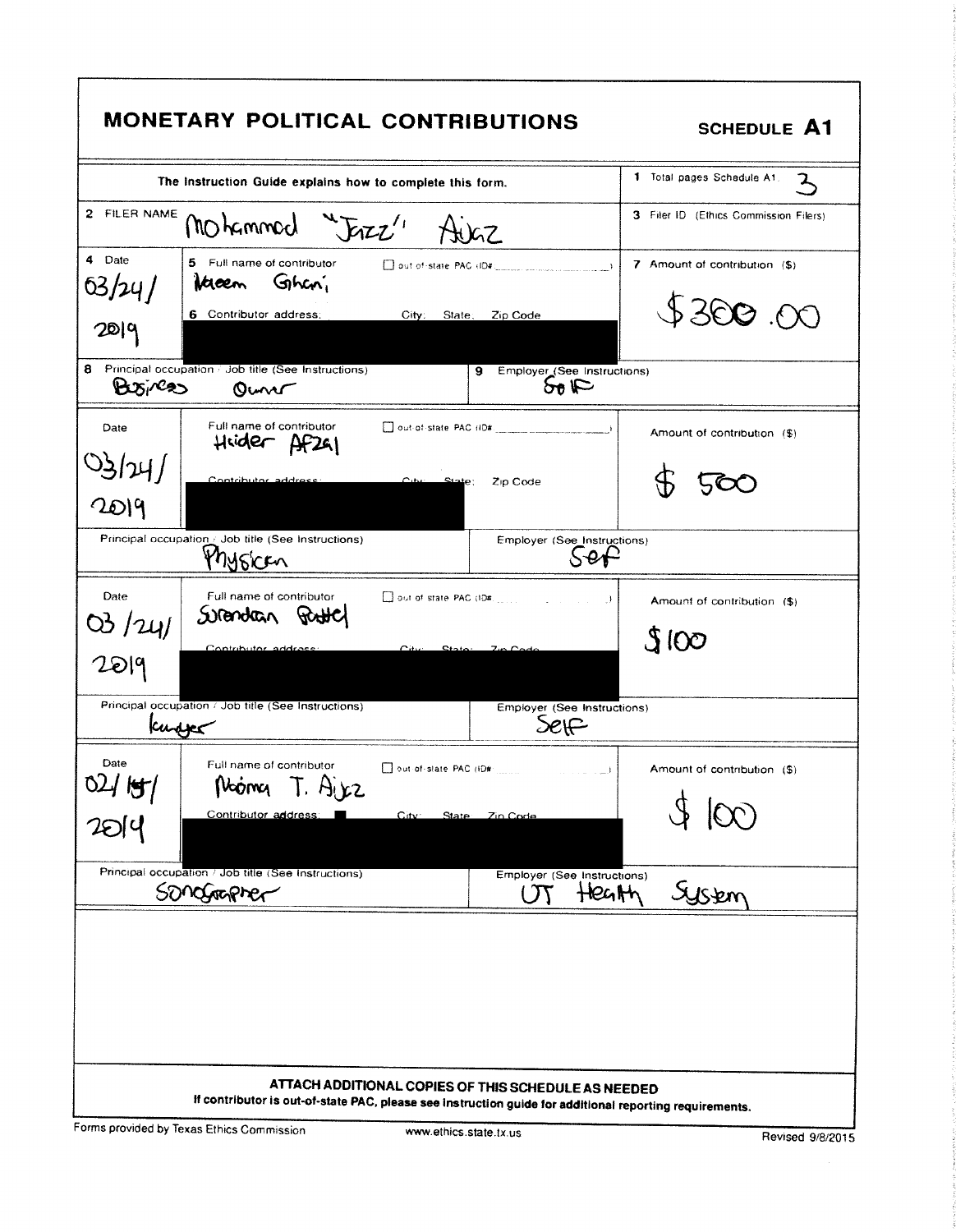# POLITICAL EXPENDITURES MADE FROM POLITICAL CONTRIBUTIONS

**SCHEDULE F1** 

|                                                                                                                                                                         | <b>EXPENDITURE CATEGORIES FOR BOX 8(a)</b>                                                                                                                            |                                            |                                                                                                 |                                                                                                                                                                                           |
|-------------------------------------------------------------------------------------------------------------------------------------------------------------------------|-----------------------------------------------------------------------------------------------------------------------------------------------------------------------|--------------------------------------------|-------------------------------------------------------------------------------------------------|-------------------------------------------------------------------------------------------------------------------------------------------------------------------------------------------|
| Advertising Expense<br>Accounting/Banking<br>Consulting Expense<br>Contributions/Donations Made By<br>Candidate/Officeholder/Political Committee<br>Credit Card Payment | <b>Event Expense</b><br>Fees<br>Food/Beverage Expense<br>Gift/Awards/Memorials Expense<br>Legal Services<br>The Instruction Guide explains how to complete this form, | Polling Expense<br><b>Printing Expense</b> | Loan Repayment Reimbursement<br>Office Overhead/Rental Expense<br>Salaries/Wages/Contract Labor | Solicitation/Fundraising Expense<br>Transportation Equipment & Related Expense<br><b>Travel In District</b><br><b>Travel Out Of District</b><br>Other (enter a category not listed above) |
| 1 Total pages Schedule F1:                                                                                                                                              | 2 FILER NAME<br>Mohammach                                                                                                                                             |                                            | "Jazz" Aijaz                                                                                    | 3 Filer ID (Ethics Commission Filers)                                                                                                                                                     |
| 4 Date<br>$'$ 20 $Q$                                                                                                                                                    | 5 Payee name<br>$\Delta v$ b<br>Sams                                                                                                                                  |                                            |                                                                                                 |                                                                                                                                                                                           |
| 6 Amount $(5)$                                                                                                                                                          | 7 Payee address;<br>City: State; Zip Code                                                                                                                             |                                            |                                                                                                 |                                                                                                                                                                                           |
| IB 85                                                                                                                                                                   |                                                                                                                                                                       |                                            |                                                                                                 |                                                                                                                                                                                           |
| 8                                                                                                                                                                       | (a) Category (See Categories listed at the top of this schedule)                                                                                                      |                                            | (b) Description                                                                                 |                                                                                                                                                                                           |
| <b>PURPOSE</b>                                                                                                                                                          | Event                                                                                                                                                                 |                                            |                                                                                                 | Check if travel nutside of Texas. Complete Schedule T                                                                                                                                     |
| OF<br><b>EXPENDITURE</b>                                                                                                                                                |                                                                                                                                                                       |                                            |                                                                                                 | Check if Auslin. TX, officeholder Ilving expense.                                                                                                                                         |
| 9 Complete ONLY if direct<br>expenditure to benefit C/OH                                                                                                                | Candidate / Officeholder name                                                                                                                                         |                                            | Office sought                                                                                   | Office held                                                                                                                                                                               |
| Date                                                                                                                                                                    | Payee name<br>KIVC                                                                                                                                                    |                                            | Hala I                                                                                          |                                                                                                                                                                                           |
| Amount (\$)                                                                                                                                                             | Payee address,<br>State.<br>City                                                                                                                                      | Zip Code                                   |                                                                                                 |                                                                                                                                                                                           |
| 259.80                                                                                                                                                                  |                                                                                                                                                                       |                                            |                                                                                                 |                                                                                                                                                                                           |
|                                                                                                                                                                         | Category (See Categories fisted at the top of this schedule)                                                                                                          |                                            | Description                                                                                     |                                                                                                                                                                                           |
| <b>PURPOSE</b><br>OF                                                                                                                                                    |                                                                                                                                                                       |                                            |                                                                                                 | Check if travel outside of Texas. Complete Schedule T                                                                                                                                     |
| tvent<br>Check if Austin, TX: afficeholder living expense.<br><b>EXPENDITURE</b>                                                                                        |                                                                                                                                                                       |                                            |                                                                                                 |                                                                                                                                                                                           |
|                                                                                                                                                                         |                                                                                                                                                                       |                                            |                                                                                                 |                                                                                                                                                                                           |
| Complete ONLY if direct<br>expenditure to benefit C/OH                                                                                                                  | Candidate : Officeholder name                                                                                                                                         |                                            | Office sought                                                                                   | Office held                                                                                                                                                                               |
| Date                                                                                                                                                                    | Payee name                                                                                                                                                            |                                            |                                                                                                 |                                                                                                                                                                                           |
| 042312019                                                                                                                                                               | MGH MOO<br>Ahmac                                                                                                                                                      |                                            |                                                                                                 |                                                                                                                                                                                           |
| Amount (\$)                                                                                                                                                             | Payee address;<br>City.                                                                                                                                               | State, Zip Code                            |                                                                                                 |                                                                                                                                                                                           |
| 150                                                                                                                                                                     |                                                                                                                                                                       |                                            |                                                                                                 |                                                                                                                                                                                           |
|                                                                                                                                                                         | Category. (See Categories listed at the top of this schedule)                                                                                                         |                                            | Description                                                                                     |                                                                                                                                                                                           |
| <b>PURPOSE</b><br>OF<br><b>EXPENDITURE</b>                                                                                                                              | pulud<br>XPerse                                                                                                                                                       |                                            |                                                                                                 | Check if travel outside of Texas. Complete Schedule T<br>Check if Austin, TX, officeholder Eving experise                                                                                 |
| Complete ONLY if direct<br>expenditure to benefit C/OH                                                                                                                  | Candidate / Officeholder name                                                                                                                                         |                                            | Office sought                                                                                   | Office held                                                                                                                                                                               |
|                                                                                                                                                                         | ATTACH ADDITIONAL COPIES OF THIS SCHEDULE AS NEEDED                                                                                                                   |                                            |                                                                                                 |                                                                                                                                                                                           |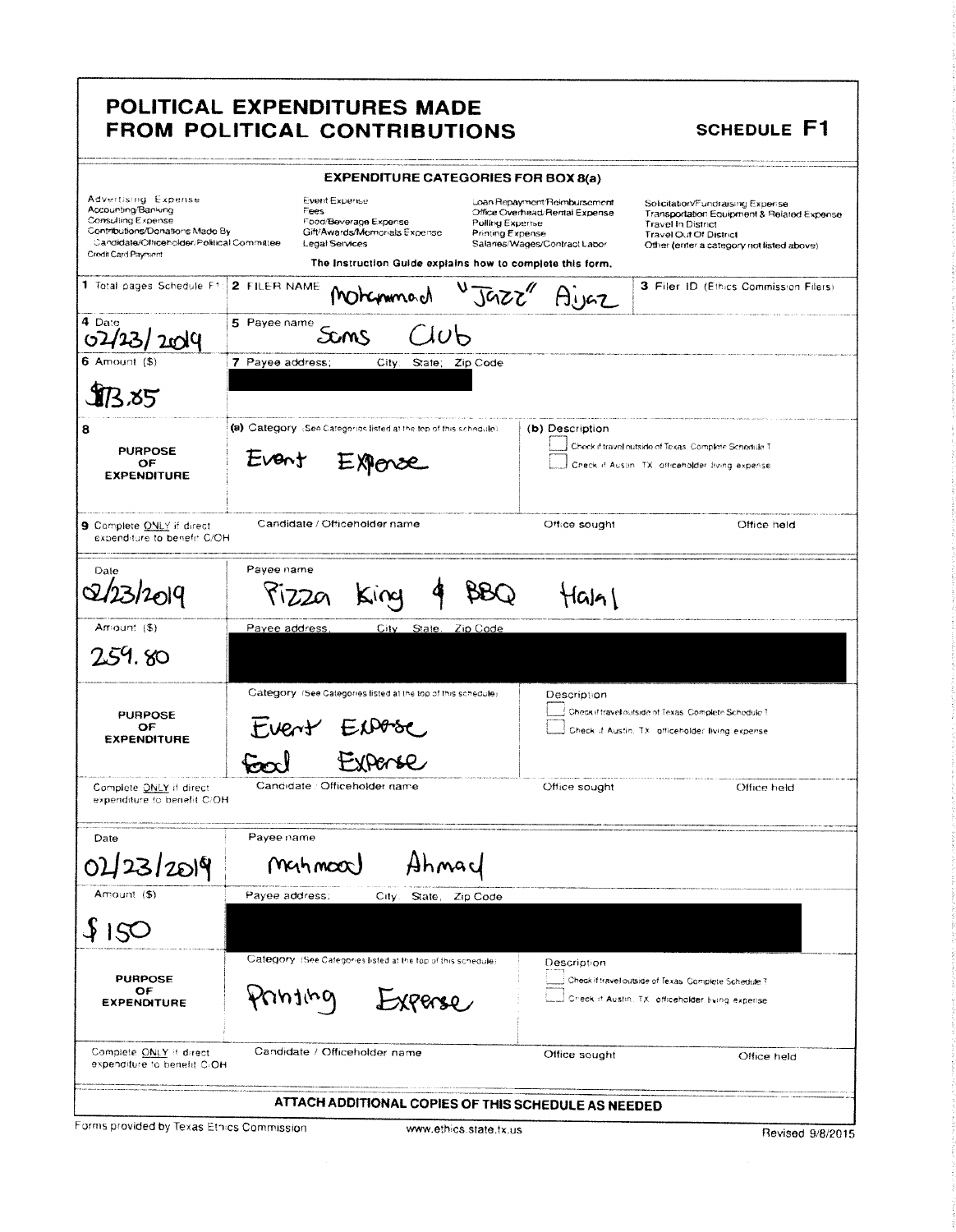### POLITICAL EXPENDITURES MADE FROM POLITICAL CONTRIBUTIONS

# **SCHEDULE F1**

| <b>EXPENDITURE CATEGORIES FOR BOX 8(a)</b>                                                                                                                              |                                                                                                   |                                                                                                                                                                                                            |                                                                                                                                                                                           |  |  |
|-------------------------------------------------------------------------------------------------------------------------------------------------------------------------|---------------------------------------------------------------------------------------------------|------------------------------------------------------------------------------------------------------------------------------------------------------------------------------------------------------------|-------------------------------------------------------------------------------------------------------------------------------------------------------------------------------------------|--|--|
| Advertising Expense<br>Accounting/Banking<br>Consulting Expense<br>Contributions/Donations Made By<br>Candidate Officeholder/Political Committee<br>Credit Card Payment | Event Expense<br>Fees<br>Food/Beverage Expense<br>Gift/Awards/Memorials Expense<br>Legal Services | Loan Repayment/Reimbursement<br>Office Overhead Rental Expense<br>Polling Expense<br><b>Printing Expense</b><br>Salaries/Wages/Contract Labor<br>The instruction Guide explains how to complete this form. | Solicitation/Fundraising Expense<br>Transportation Equipment & Related Expense<br><b>Travel In District</b><br><b>Travel Out Of District</b><br>Other (enter a category not listed above) |  |  |
| 1 Total pages Schedule F1:                                                                                                                                              | 2 FILER NAME<br>Monammarch                                                                        | $\sqrt{250}$                                                                                                                                                                                               | 3 Filer ID (Ethics Commission Filers)                                                                                                                                                     |  |  |
| 4 Date<br>2014                                                                                                                                                          | 5 Payee name<br>PeadyGoSyns                                                                       |                                                                                                                                                                                                            |                                                                                                                                                                                           |  |  |
| 6 Amount (S)                                                                                                                                                            | 7 Payee address:<br>City: State: Zip Code                                                         |                                                                                                                                                                                                            |                                                                                                                                                                                           |  |  |
| \$339.32                                                                                                                                                                |                                                                                                   |                                                                                                                                                                                                            |                                                                                                                                                                                           |  |  |
| 8                                                                                                                                                                       | (a) Category (See Categories listed at the top of this schedule)                                  | (b) Description                                                                                                                                                                                            |                                                                                                                                                                                           |  |  |
| <b>PURPOSE</b><br>OF                                                                                                                                                    | Printing Expense                                                                                  |                                                                                                                                                                                                            | Check if travel outside of Texas. Complete Schedule T.                                                                                                                                    |  |  |
| <b>EXPENDITURE</b>                                                                                                                                                      |                                                                                                   |                                                                                                                                                                                                            | Check it Austin, TX. officeholder living expense.                                                                                                                                         |  |  |
| 9 Complete ONLY if direct<br>expenditure to benefit C/OH                                                                                                                | Candidate / Officeholder name                                                                     | Office sought                                                                                                                                                                                              | Office held                                                                                                                                                                               |  |  |
| Date                                                                                                                                                                    | Payee name                                                                                        |                                                                                                                                                                                                            |                                                                                                                                                                                           |  |  |
| 63/22/2014                                                                                                                                                              |                                                                                                   | Texas Democratic Farty                                                                                                                                                                                     |                                                                                                                                                                                           |  |  |
| Amount (\$)                                                                                                                                                             | Pavee address:<br>City: State: Zin Code                                                           |                                                                                                                                                                                                            |                                                                                                                                                                                           |  |  |
| 463.34                                                                                                                                                                  |                                                                                                   |                                                                                                                                                                                                            |                                                                                                                                                                                           |  |  |
|                                                                                                                                                                         | Category (See Categories listed at the top of this schedule).                                     | Description                                                                                                                                                                                                |                                                                                                                                                                                           |  |  |
| <b>PURPOSE</b><br>OF                                                                                                                                                    | CONSULTAY Expase                                                                                  |                                                                                                                                                                                                            | Check if travel outside of Texas. Complete Schedule T.                                                                                                                                    |  |  |
| <b>EXPENDITURE</b>                                                                                                                                                      |                                                                                                   |                                                                                                                                                                                                            | Check if Austin. TX: othceholder living expense.                                                                                                                                          |  |  |
| Complete ONLY if direct<br>expenditure to benefit C/OH                                                                                                                  | Candidate / Officeholder name                                                                     | Office sought                                                                                                                                                                                              | Office held                                                                                                                                                                               |  |  |
| Date                                                                                                                                                                    | Payee name                                                                                        |                                                                                                                                                                                                            |                                                                                                                                                                                           |  |  |
| Amount (\$)                                                                                                                                                             | Payee address:<br>City: State; Zip Code                                                           |                                                                                                                                                                                                            |                                                                                                                                                                                           |  |  |
| <b>PURPOSE</b><br>OF<br><b>EXPENDITURE</b>                                                                                                                              | Category (See Categories listed at the top of this schedule).                                     | Description                                                                                                                                                                                                | Check if travel outside of Texas. Complete Schedule T.<br>Check if Austin. TX: officeholder living expense                                                                                |  |  |
| Complete ONLY if direct<br>expenditure to benefit C <sub>1</sub> OH                                                                                                     | Candidate / Officeholder name                                                                     | Office sought                                                                                                                                                                                              | Office held                                                                                                                                                                               |  |  |
|                                                                                                                                                                         | ATTACH ADDITIONAL COPIES OF THIS SCHEDULE AS NEEDED                                               |                                                                                                                                                                                                            |                                                                                                                                                                                           |  |  |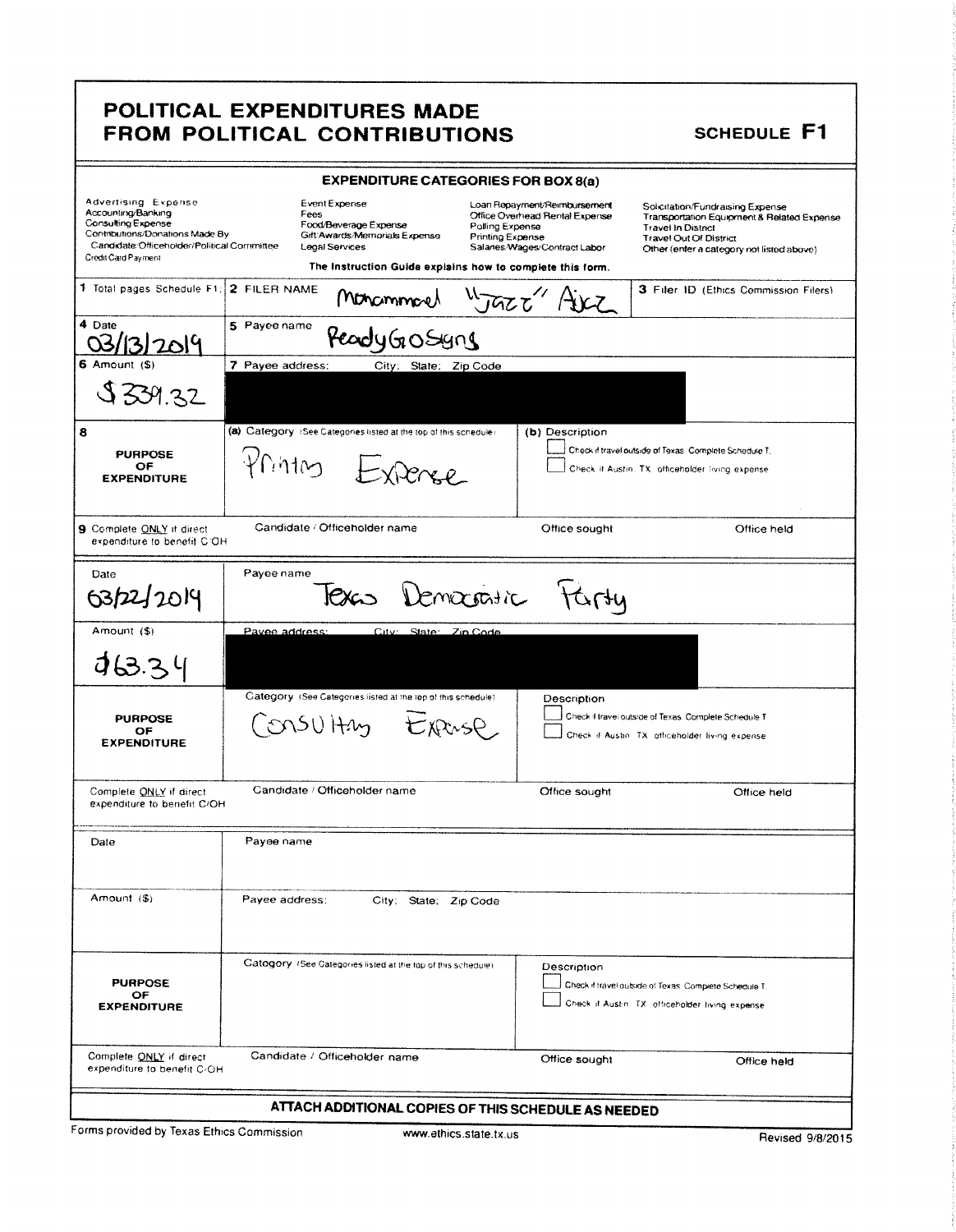|                                                                                                                                                         | UNPAID INCURRED OBLIGATIONS                                                                                                                                    |                                                                                                                                        | <b>SCHEDULE F2</b>                                                                                                                                                                 |
|---------------------------------------------------------------------------------------------------------------------------------------------------------|----------------------------------------------------------------------------------------------------------------------------------------------------------------|----------------------------------------------------------------------------------------------------------------------------------------|------------------------------------------------------------------------------------------------------------------------------------------------------------------------------------|
|                                                                                                                                                         | <b>EXPENDITURE CATEGORIES FOR BOX 10(a)</b>                                                                                                                    |                                                                                                                                        |                                                                                                                                                                                    |
| Advertising Expense<br>Accounting/Banking<br><b>Consulting Expense</b><br>Contributions Donations Made By<br>Candidate Officeholder/Political Committee | Event Expense<br>Foes<br>Food/Beverage Expense<br>Gift/Awards/Memorials Expense<br>Legal Services<br>The Instruction Guide explains how to complete this form, | Luan Repayment/Rembursement<br>Office Overhead: Rental Expense<br>Polling Expense<br>Printing Expense<br>Salaries/Wages/Contract Labor | Solicitation/Fundraising Expense<br>Transportation Equipment & Related Expense<br><b>Travel In District</b><br>Travel Out Of District<br>Other (enter a category not listed above) |
| 1 Total pages Schedule F2                                                                                                                               | 2 FILER NAME                                                                                                                                                   |                                                                                                                                        | 3 Filer ID (Ethics Commission Filers)                                                                                                                                              |
|                                                                                                                                                         | 4 TOTAL OF UNITEMIZED UNPAID INCURRED OBLIGATIONS                                                                                                              |                                                                                                                                        | \$<br>7.26                                                                                                                                                                         |
| 5 Date<br>2014                                                                                                                                          | 6 Payee name<br>$\mathfrak{h}$ )                                                                                                                               | S/N                                                                                                                                    |                                                                                                                                                                                    |
| 7 Amount $(5)$                                                                                                                                          | 8 Payee address,<br>City;<br>State:                                                                                                                            | Zip Code                                                                                                                               |                                                                                                                                                                                    |
| 9<br><b>TYPE OF</b><br><b>EXPENDITURE</b>                                                                                                               | Political                                                                                                                                                      | Non-Political                                                                                                                          |                                                                                                                                                                                    |
| 10<br><b>PURPOSE</b><br>ОF<br><b>EXPENDITURE</b>                                                                                                        | (a) Category (See Categories listed at the top of this schedule)<br>Printing<br>Experse                                                                        | (b) Description                                                                                                                        | Check if travel outside of Texas: Complete Schedule T.<br>Check if Austin, TX: officeholder living expense.                                                                        |
| 11 Complete ONLY if direct<br>expenditure to benefit C/OH                                                                                               | Candidate : Officeholder name                                                                                                                                  | Office sought                                                                                                                          | Office held                                                                                                                                                                        |
| Date                                                                                                                                                    | Payee name<br>Innactive                                                                                                                                        |                                                                                                                                        |                                                                                                                                                                                    |
| Amount (\$)                                                                                                                                             | Payee address<br>City, State: Zip Code                                                                                                                         |                                                                                                                                        |                                                                                                                                                                                    |
| <b>TYPE OF</b><br><b>EXPENDITURE</b>                                                                                                                    | Political                                                                                                                                                      | Non-Political                                                                                                                          |                                                                                                                                                                                    |
| <b>PURPOSE</b><br>OF<br><b>EXPENDITURE</b>                                                                                                              | Category (See Categories listed at the top of this schedule)<br>Printino cxese                                                                                 | Description                                                                                                                            | Check if travel outside of Texas, Complete Schedule 1<br>Check if Austin, TX, officeholder Eving experise                                                                          |
| Complete ONLY f direct<br>expenditure to benefit C/OH                                                                                                   | Candidate Officeholder name                                                                                                                                    | Office sought                                                                                                                          | Office held                                                                                                                                                                        |
|                                                                                                                                                         |                                                                                                                                                                |                                                                                                                                        |                                                                                                                                                                                    |
|                                                                                                                                                         | ATTACH ADDITIONAL COPIES OF THIS SCHEDULE AS NEEDED                                                                                                            |                                                                                                                                        |                                                                                                                                                                                    |
| Forms provided by Texas Ethics Commission                                                                                                               | www.ethics.state.tx.us                                                                                                                                         |                                                                                                                                        |                                                                                                                                                                                    |

Revised 9/8/2015

www.ethics.state.tx.us